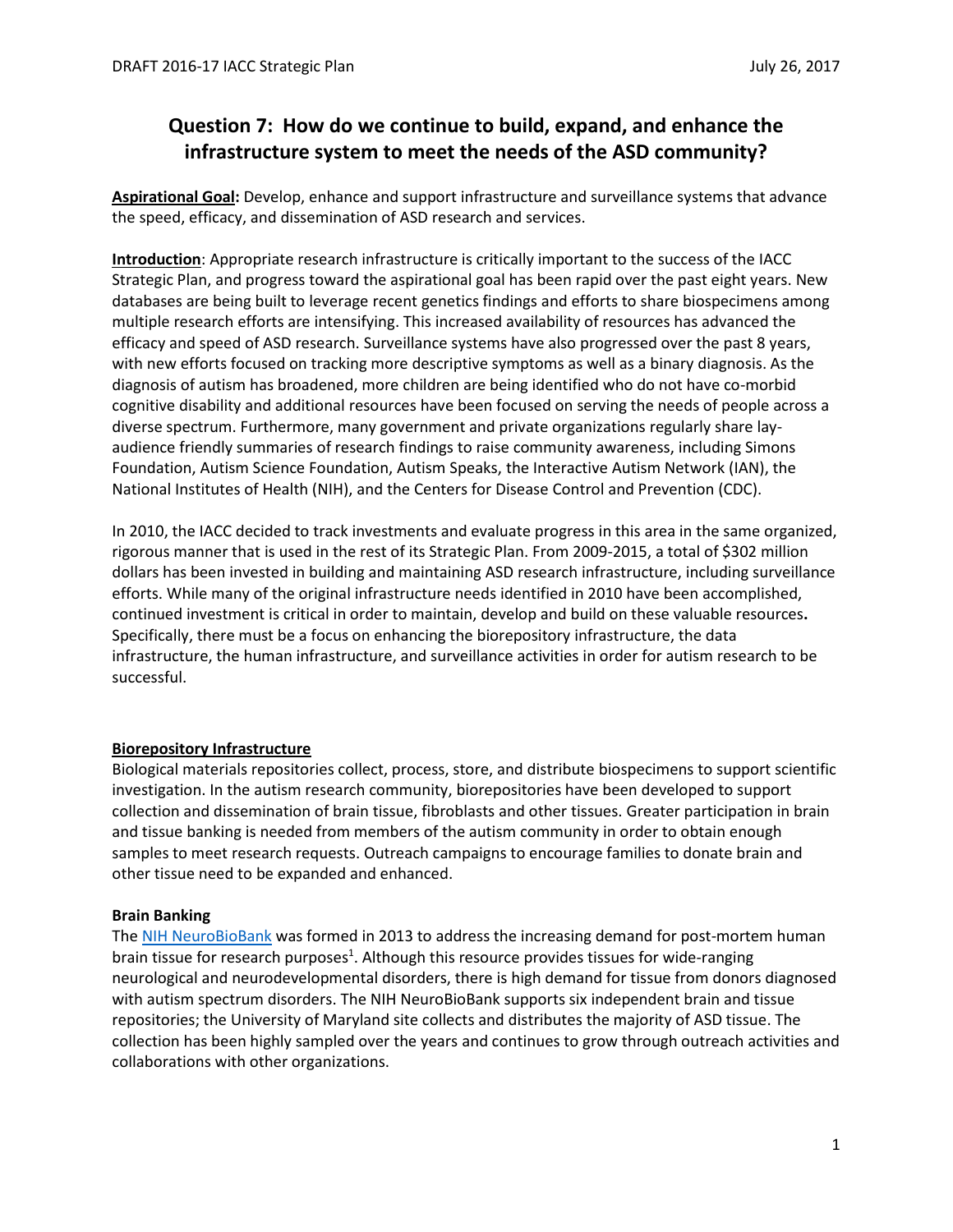A more autism-focused effort was undertaken in 2015 by the [Autism BrainNet,](https://autismbrainnet.org/) supported by the Simons Foundation. Autism BrainNet is focused exclusively on creating a collection of ASD and control brains. The program supports four nodes throughout the United States (New York, Massachusetts, Texas and California) and one in the United Kingdom that share standardized protocols for tissue harvesting, storage and tissue dissemination. Autism BrainNet has a robust public awareness campaign to encourage donation, led by the Autism Science Foundation, fulfilling one of the longstanding goals of the IACC Strategic Plan. The NIH NeuroBioBank and Autism BrainNet work closely together to ensure that tissue acquisition, processing and distribution from both resources are conducted with the highest standards possible.

# **Tissue Banking**

The [NIMH Repository and Genomics](http://nimhgenetics.org/) Resource (NRGR) provides a centralized national biorepository that plays a key role in facilitating ASD research. The repository contains thousands of biospecimens from ASD families, and accompanying genotypic and phenotypic data are available to qualified researchers worldwide. Biomaterials are stored at the Rutgers University Cell and DNA Repository, supported through a cooperative agreement from the National Institute of Mental Health (NIMH). Clinical projects funded by NIMH that propose to collect biospecimens are strongly encouraged to submit the samples to NRGR. Submissions typically consist of whole blood draws along with the necessary phenotypic data relevant to these samples. The NRGR also accepts plasma, DNA/RNA/cDNA, biopsied material, and human-derived cell lines such as induced pluripotent stem cells (iPSCs) and lymphoblastoid cell lines (LCLs). Other types of biospecimens (e.g. saliva) may be accepted on a case-by-case basis. There are currently 18,822 ASD samples across all diagnoses of ASD in the NRGR Autism distribution. Another 12,606 have been received and will be released in future distributions.

#### **Data Infrastructure**

Data infrastructure refers to data collection, storage, sharing and consumption to support autism research, services and policy development. Autism is a highly heterogeneous disorder requiring large sample sizes to make significant findings. Thus far, tens of thousands of research subjects have consented to make their genomics, imaging, and clinical research data available to scientists in the hope that those data will help lead to important research discoveries. These datasets have become very large (i.e. millions of gigabytes) and will likely grow exponentially in the coming years with the rapid advances in technology (e.g. raw imaging, whole genome sequencing), new methods of data acquisition (biotracking) and the integration of patient directed reporting applications (e.g. IAN and SPARK). Other research communities have established related data repositories and funded data sharing initiatives making those datasets broadly available for use by the autism research community. Given the size of these data and the complexity of the software, algorithms and analytic methods used, it is essential that all the data and associated metadata be shared when a result is published or a significant finding is announced. Ensuring that all data is shared will increase the rigor and reproducibility of findings, a core responsibility of publicly-funded research.

#### **Data Banks**

New findings, technologies and research methods have emerged that can drive autism research forward, capitalizing on advances in participant engagement through electronic portals and the collection of large data sets. Together, these participant-powered and clinical data networks can be further leveraged for rapid research on large numbers of participants throughout the country, offering the potential for a broad and rich view of the health and well-being of those with ASD and their families.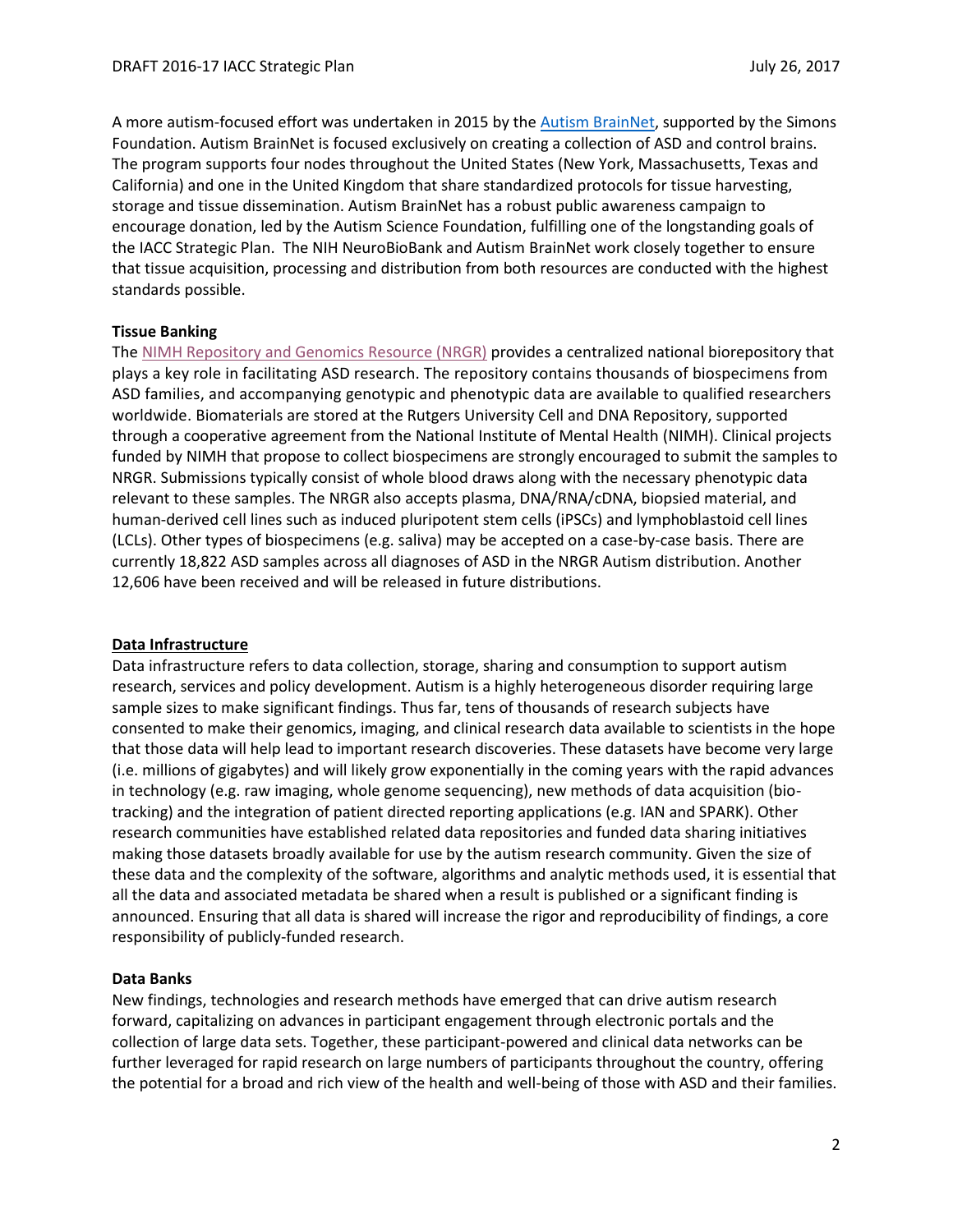The [National Database for Autism Research \(NDAR\)](https://ndar.nih.gov/) was implemented in 2008 to harmonize research data and share results for all human subject research studies, by supporting a de-identified research subject identifier – the NDAR Global Unique Identifier (GUID), and a precise method for associating research data with publications/results<sup>2</sup>. NDAR also supports common data definitions, a standardized set of data collection measures ensuring that results across studies can be accurately combined or compared. Initially implemented to support data sharing for the NIH Autism Centers of Excellence, NDAR was expanded to support data sharing of any autism research data funded by NIH extramural programs beginning in 2010. In 2013, NDAR was rebranded as the NIMH Data Archive (NDA) and now supports data sharing of all human subject research data related to mental health. Today, research data from over 600 research projects, representing a public research investment of over \$1.4B, are being shared. Overcoming limitations on restricted use datasets or the sharing of human subject research data across international borders, the NDA allows for the availability of research data funded by Autism Speaks, the Simons Foundation and the Autism Science Foundation. Investment is still needed to extend this infrastructure to support big data analytics better and to integrate with biobanks and genomics data repositories more fully.

Another mechanism for data sharing is the [Autism Sequencing Consortium \(ASC\),](https://genome.emory.edu/ASC/) an international group of scientists who share autism samples and genetic data<sup>3</sup>. Currently, ASC has whole exome sequencing (WES) data for 29,000 samples, many of which are derived from DNA samples in the NIMH repository. Summary data is available for all samples, as is raw and called data for samples with appropriate consents. Permission to re-contact research participants from completed studies exists for many of the samples within the ASC, managed by the contributing site.

In 2016, the Simons Foundation launched SPARK [\(Simons Foundation Powering Autism Research for](https://sparkforautism.org/portal/homepage/)  [Knowledge\)](https://sparkforautism.org/portal/homepage/) to recruit, engage and retain a cohort of 50,000 individuals with ASD, as well as their family members, to participate in autism research. To participate in SPARK, families enroll online, provide saliva samples for genetic analysis and agree to be re-contacted for future research opportunities. SPARK participants are being sequenced and genotyped to identify new genes associated with autism risk. Clinical, behavioral, and genetic data on the SPARK cohort are available to all qualified investigators, and SPARK participants can be invited to participate in other ASD research studies. Thus far, SPARK has enrolled over 48,000 individuals, including 19,000 individuals with ASD.

In 2016, the Autism Science Foundation launched th[e Autism Sisters Project](http://autismsciencefoundation.org/about-asf/media-center/press-releases/autism-sisters-project/) to collect and distribute DNA from the unaffected female siblings of individuals with autism. Current research suggests that genes implicated in autism are equally distributed in boys and girls, but that many girls who carry the autism genes do not express clinical symptoms of autism due to a "female protective effect". The goal of this new project is to collect DNA samples to enable researchers to discover and characterize this "female protective effect"<sup>4,5</sup>.

# **Data Sharing**

When all research projects share their data, the quality of the accumulated data increases. For example, when a new research participant is enrolled in a research study, that person may also have registered previously with one or more data or biorepositories. If the data are linked and widely accessible to researchers (with appropriate privacy protections in place), the potential richness of the information available on that participant is thereby enhanced. Care should be taken to ensure that all stakeholders across the research enterprise understand the importance of data sharing and that those sharing the most used and highest quality datasets be credited for their contributions. To facilitate data sharing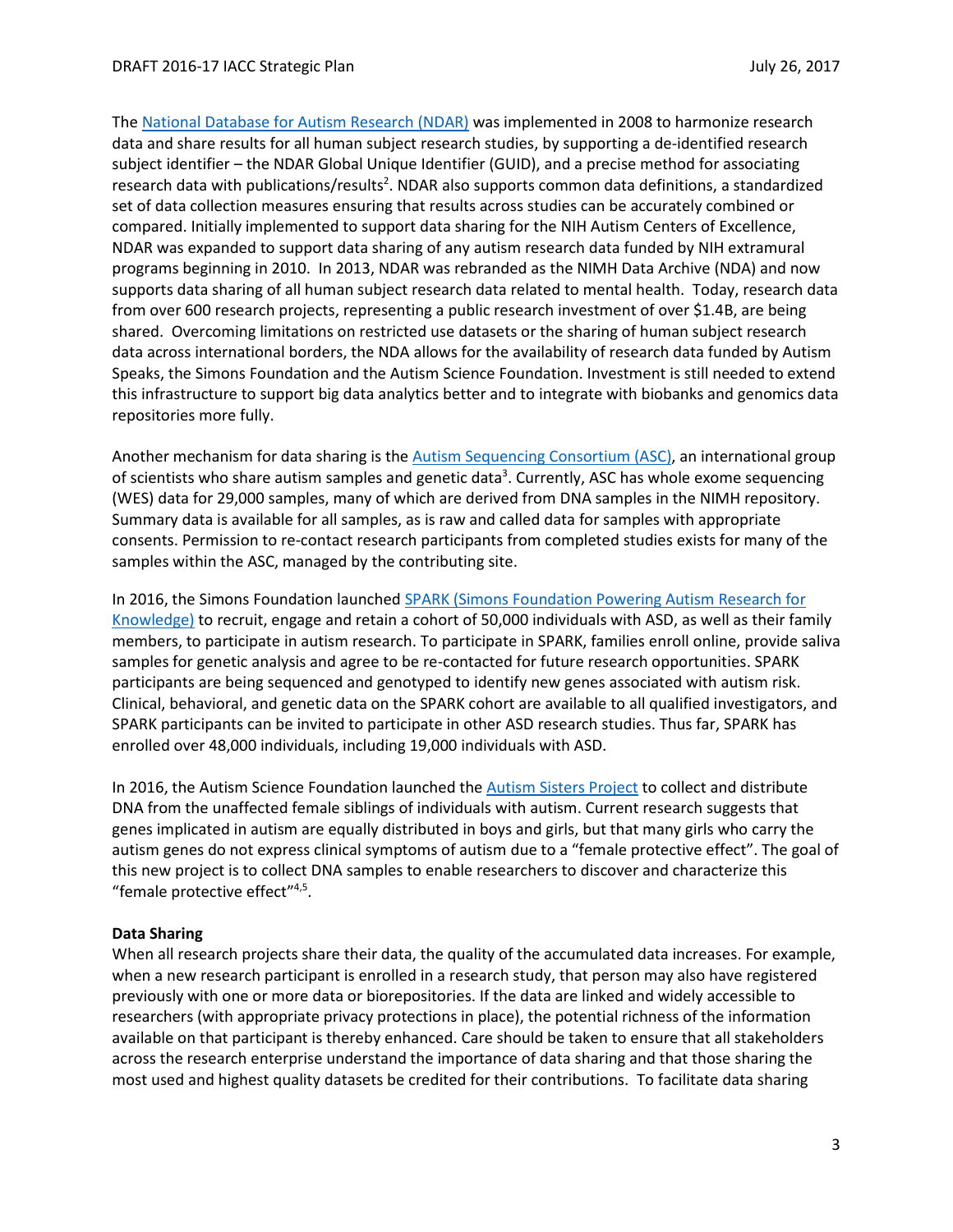in research involving human participants, an identifier or code is used to identify and link each individual to his or her specimens and perhaps also to associated medical information; use of a de-identified code (i.e., a code that does not reveal the identity of the individual) maintains privacy of the individual's information. The Global Unique Identifier (GUID) was developed to provide an easy method of identifying the same research participant across various data repositories and biobanks while maintaining the privacy of their personal information. The advantage of the GUID is that it enables linkage of data and specimens for a given individual over multiple studies, which can enrich the data set and prevent unnecessarily repeating the collection of the same types of samples from a given individual for multiple studies. While most data repositories have standardized identification of research participants using the GUID, adoption of this method has been less consistent across biobank repositories. Compounding this problem is the fact that most of the biobanks hold samples that are consented for restricted use (e.g. a study of autism and schizophrenia would require separate access) and are shared in separate repositories with different access restrictions and policies. The result is that it is often easier to request a tissue or sample from a biobank, re-sequence or re-analyze it, and then share the data with a new and different identifier, causing unnecessary (and often undetectable) duplication. For genomics, tools have been developed to eliminate this duplication, and attempts have been made to provide similar safeguards for imaging data. Though these additional tools exist, it is strongly encouraged that all data and biobank repositories maintain the use of the GUID and that those publishing genomics- or biobank-related studies provide a publicly-available manifest of subject GUIDs and links to phenotypic data locations when publishing, even if the data are only available as restricted use datasets. This action will provide standardization allowing data from the same individual to be linked across repositories, eliminate data duplication, and will help minimize redundant sample and tissue requests, thereby conserving precious resources.

Supporting the increasing emphasis on the importance of data sharing, the NIH has established a twotiered approach for the [sharing of NDA research data](https://data-archive.nimh.nih.gov/s/sharedcontent/share/sharing-regimen) involving human subjects. First, observational and raw data is to be defined and shared using established data standards (data dictionary and a GUID). All data related to research results are expected to be submitted prior to publication. Data supporting other aims remain embargoed until publication, protecting ongoing research. This approach directly follows the long-established research process of sharing results and data at the time of publication. Where data collected by other researchers are used, this system automatically provides a mechanism showing data provenance and providing credit. All repositories supporting autism research should implement a similar program, even if the datasets shared are summary datasets, are not easily harmonized with established data repositories, or have restricted use limitations. As a community, by responsibly sharing high quality data at the appropriate times, it will increase the return on the collective research investment, protect the intellectual contribution of the best scientists, and help accelerate research discovery in autism and related disorders. Collectively, open data sharing offers the best opportunity to reach the sample sizes that are likely needed to improve understanding of autism and related disorders.

Several national surveys and administrative efforts collect information about people with ASD. Many of these surveys are federally funded through agencies such as the CDC [National Health Interview Survey (NHIS), National Survey of Children Health (NSCH)] or the Department of Education [National Longitudinal Transition Study-2 (NLTS2)]. Although each responsible agency may focus on its own research priorities when collecting and analyzing the data, synchronization of the national data sources will maximize their utility. Concordance of questions and sampling across surveys and administrative data could add greatly to the comparability of research undertaken across these national platforms. Additionally, infrastructure for linking these surveys to one another and to other sources of data is essential. The precedent for linkage already exists: for example, the CDC links the NHIS to administrative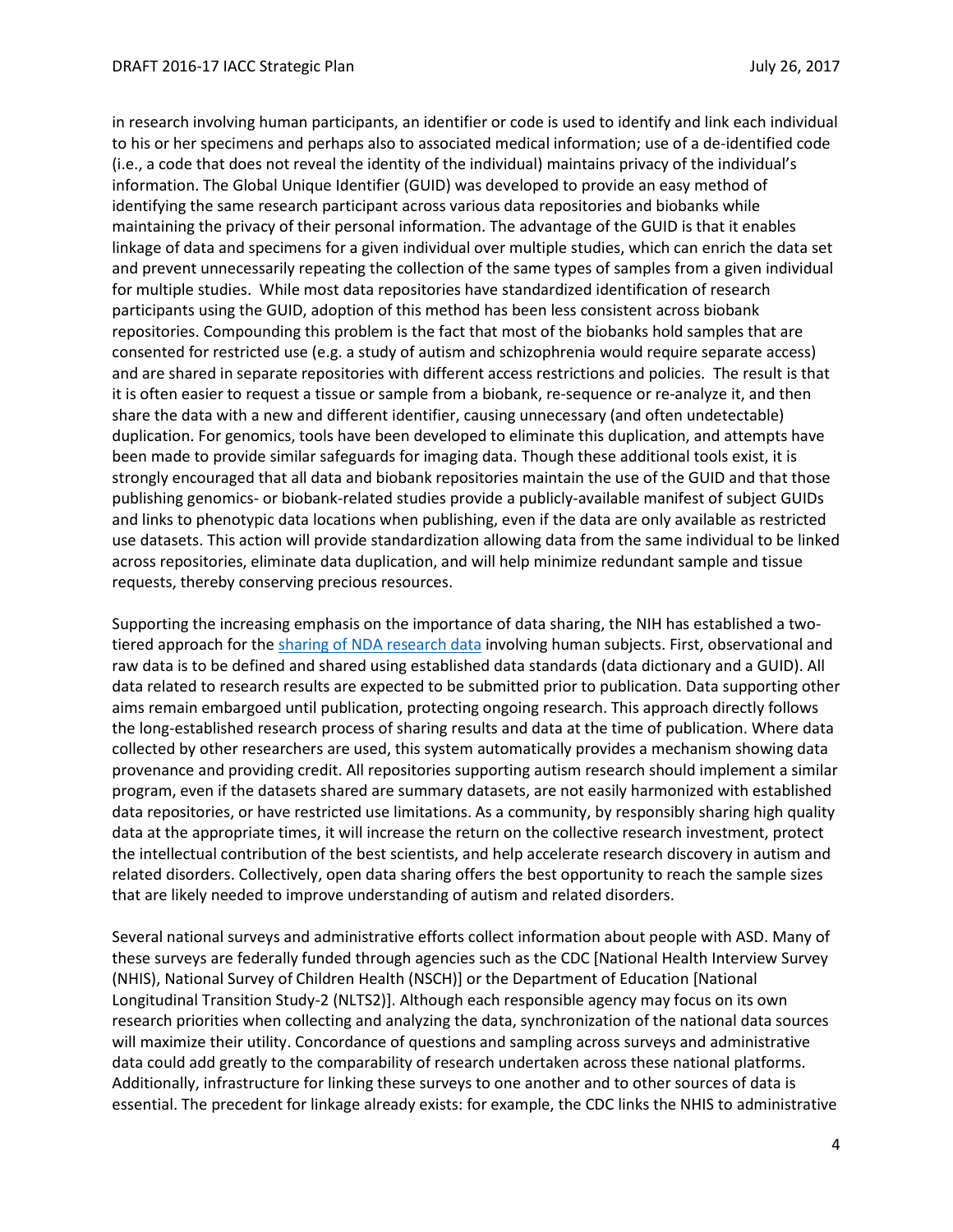records from the Department of Housing and Urban Development (HUD), which allows for the addition of detailed housing information for those NHIS participants who use HUD services. Additionally, Federal Statistical Research Data Centers make national data from the Census bureau, the CDC, and AHRQ available to researchers in one place. More projects like these, and additional means of capitalizing on the data that has already been collected and funded, are a key priority in order to generate a vast expansion of the information available on autism to a nationally-representative sample.

# **Human Infrastructure**

Human infrastructure refers to the development of human resources necessary to support autism research. These include developing a professional workforce to conduct research and provide services, as well as encouraging individuals with autism and their family members to participate in autism research. In addition, systems must be developed to share research findings with community stakeholders and translate research findings into policy and practice.

Individuals with autism and their families participate in research studies at relatively low rates, hampering the ability of researchers to fully understand ASD and develop interventions. Coordinated efforts are needed to educate stakeholders from diverse backgrounds on the importance of participating in research. Research should also be conducted to understand the barriers that discourage participation. Efforts should also be made to encourage families from diverse backgrounds to donate biological samples for research.

# **Research Training and Workforce Development Efforts**

There are a number of efforts underway to enhance research training and workforce development. Private funding agencies such as Autism Speaks and the Autism Science Foundation support research fellowships that focus on attracting and nurturing early career investigators as they pursue innovative ASD research projects and begin their careers. Great emphasis is placed on building relationships with experienced mentors and on encouraging multidisciplinary avenues of exploration. The NIH also offers research training opportunities including, but not limited to, training and career development grants and travel awards for early career investigators to attend research conferences.

While these initiatives represent mechanisms for the general support of trainees and early career ASD investigators, an area of need and opportunity identified by the IACC is these up-and-coming researchers to have better access to existing datasets for conducting secondary data analysis. Hundreds of millions of federal and private donor dollars have been spent on ASD research, which has led to the collection or federation of data on tens of thousands of ASD cases. A modest investment aimed at improving access to these data would not only maximize the return on substantial financial and human capital investments represented by decades of ASD research, but would also provide a fast-tracked training mechanism ideally suited to early career investigators, who often lack the resources to collect primary data.

Workforce development is an area of immense need as the number of identified individuals with autism continues to grow. While progress has been made in the area of early detection and intervention, and in the support of children on the spectrum, much less effort has been expended on adult services, as tens of thousands of children with autism transition to adulthood. Further, there is a dearth of trained medical professionals that are knowledgeable in providing care to the autism community, particularly the adult community. The Autism CARES Act, IDEA Part C, and Title V Maternal and Child Health Block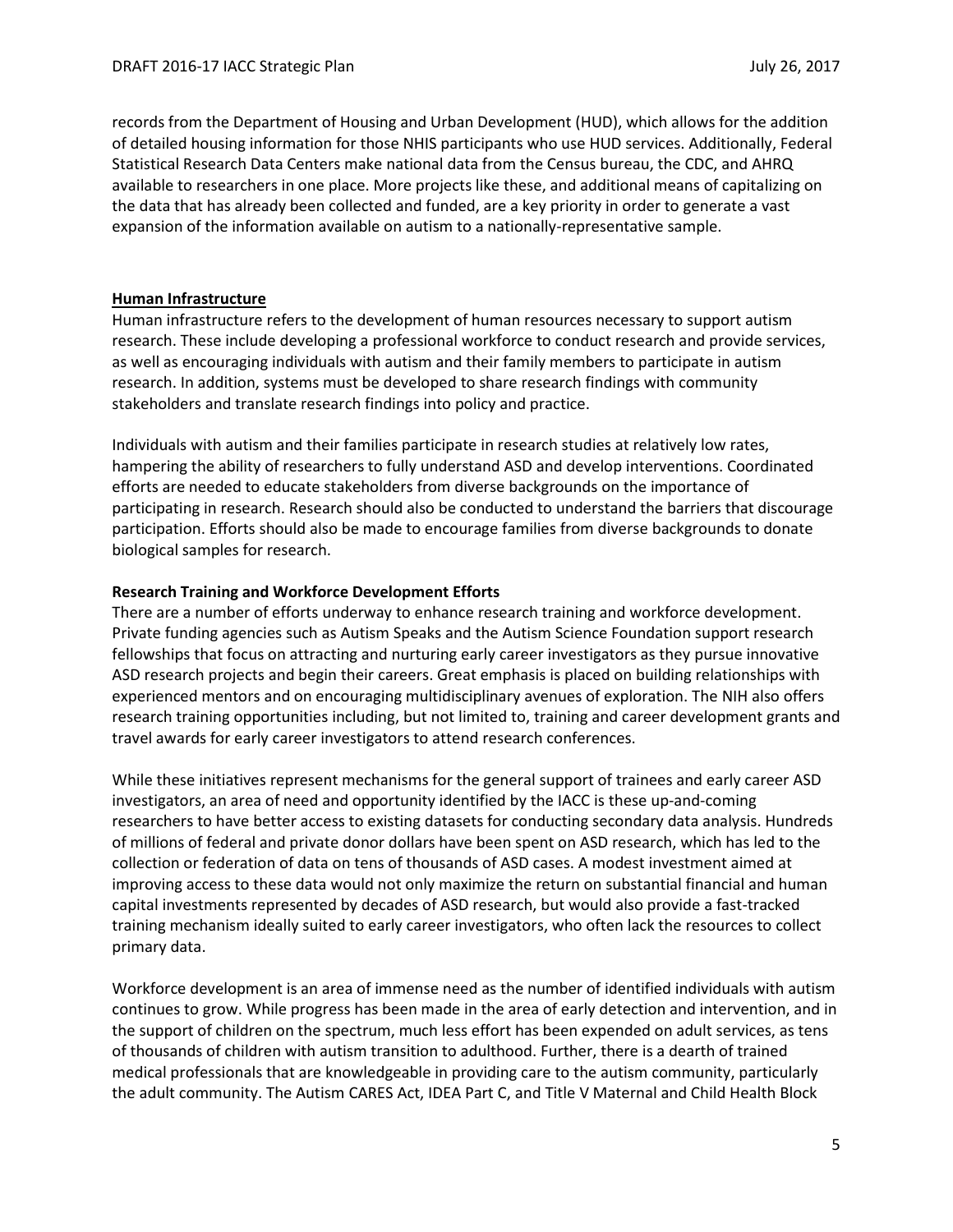Grants all provide some amount of federal funding intended to target workforce training and development programs. However, resources remain scarce and it is not immediately clear how some of those resources are being utilized, particularly whether there is any standardization in the delivery of workforce development efforts across communities. In some cases, it is unclear what training programs are being implemented, if they are evidence-based, and how they are evaluated. There seems to be an immediate need for evidence-based best-practice guidelines in the development and implementation of such training programs.

# **International Collaboration**

A 2012 IACC report titled [Autism Spectrum Disorder Research Publication Analysis: The Global](https://iacc.hhs.gov/publications/publications-analysis/2012/)  [Landscape of Autism Research](https://iacc.hhs.gov/publications/publications-analysis/2012/) highlighted the expanding web of ASD research collaboration and publications across the globe; researchers from over 50 countries published papers during the analysis period. While there has been an increase in ASD research conducted and published outside of the US and other developed countries, the report also called attention to the fact that while research efforts are robust in the U.S., Canada, Europe, Australia, and China, many other countries around the world are lacking in capacity to conduct or opportunities to participate in research. More attention and investment toward fostering international research collaborations have the potential to change this situation and provide benefits for people with autism and other developmental disabilities worldwide. Diverse settings can afford unique research opportunities to investigate risk factors (e.g. air pollution) and populations (e.g. higher genetic homogeneity) that may not be present in countries from which most of ASD research is currently published. Further, international research collaborations not only present opportunities to disseminate and implement evidence-based science and services in diverse settings around the world, but also allow the ASD research community to learn about how diverse populations, including those from low-resource settings, have addressed issues such as limited research infrastructure and large service gaps. For these reasons, it is imperative that international research efforts and collaborations continue to be promoted and supported.

#### **Dissemination of Science**

Increasing and improving mechanisms for dissemination of research findings after publication should be a priority for the autism community. It is vital that findings and data become more accessible to researchers, practitioners, families, and the general public. Training to improve science communication skills should be more readily available to researchers who wish to share their work with lay audiences. Particularly important is risk communication in the interpretation of research findings, as the information disseminated to the public is sometimes contradictory, oversimplified, overstated or sensationalized. This misinformation can confuse the risk disenfranchising members of the public and have a negative impact on research participation. Mechanisms that allow for the summation of the evidence base into actionable recommendations such as systematic reviews and meta-analysis are encouraged, though research funders often overlook the potential for these types of analyses because they are based on existing rather than new data. Much of this work will be more feasible as the datasharing infrastructure further develops and expands. NDAR provides an infrastructure to make data broadly accessible through a universal platform and federation with other data sources. To make NDAR the most useful resource possible for the community, autism researchers must improve both the consistency and quality of data shared, especially those data supporting published results, allowing the infrastructure to be better utilized supporting the dissemination of scientific advances. More attention must be NDAR and similar data-sharing efforts can help maximize the return on federal and private investment in autism research made over the last decade by providing the research community with richer datasets and opportunities for research that would not have been possible without the coordination of these data.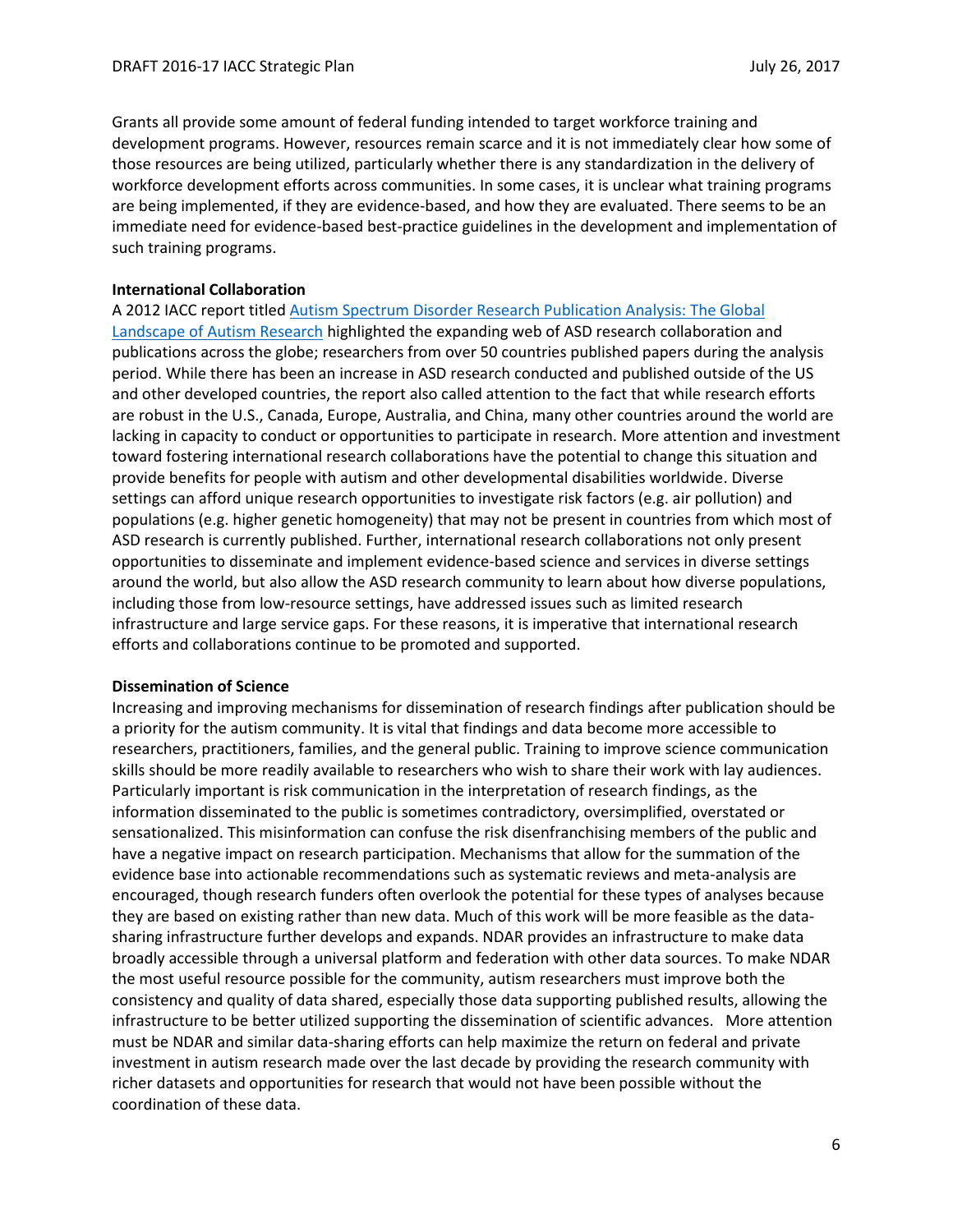Technology can play a key role in improving the dissemination of science, and advances in technology have made it increasingly possible to handle the troves of "big data" that have been collected in ASD research. In addition to combining, storing, and analyzing data, technology affords new avenues of information collection and dissemination, for example, in the form of mobile applications (apps). Researchers can better collect data and do so more consistently across research studies by utilizing technology-based research platforms. Similarly, practitioners can better collect clinical data using the same or similar platforms. Making this technology more accessible and promoting the development of new technology for data collection and sharing should be prioritized by the research community to help optimize autism research studies. Further, technology to promote dissemination and implementation of intervention and support services, via telehealth or e-learning, is critically important to improving the capacity to deliver the latest in evidence-based services throughout the US and around the world. Lastly, with growing awareness of ASD around the world and an increase in the number of local organizations supporting people with ASD in their communities, it is an opportune time to begin building stronger international collaborative efforts around ASD. Such initiatives have the potential to enhance communication and cooperation between governments, researchers, service providers, and advocates and to aid in dissemination of research findings and best practices globally.

# **Surveillance**

Population-based surveillance for autism spectrum disorder is essential for monitoring time trends in prevalence, assessing patterns by demographic factors and level of support necessary, characterizing cooccurring conditions, estimating resource needs, and stimulating research into potential risk factors. For the data provided to be used effectively, surveillance should be as complete and valid as possible. Population-based studies of the prevalence and characteristics of autism spectrum disorder in the United States have been conducted among children, but continued collection is necessary to monitor trends. In addition, there is a pressing need for surveillance studies among adults.

There are several different methodologies currently used for estimating the prevalence and characteristics of autism spectrum disorder among children, including: 1) use of administrative records; 2) parent or caregiver surveys; 3) expert review of records from multiple sources; and, 4) screening and examination of children. Each of these methodologies has strengths and limitations. Administrative records are readily available and cost-effective to use, but are collected for other purposes and do not always contain adequate and pertinent information. Health surveys are nationally representative, generate data relatively quickly, include extensive questions on service needs and utilization, include a comprehensive age range of children, and are cost-effective in terms of the marginal cost of adding ASDrelated questions; however, the validity of parent/caregiver-reported ASD has not been established and declining response rates have raised concerns about bias. Expert review of records from multiple sources, including healthcare and education records, can ascertain records-based data on a number of factors such as demographics, educational placement, intellectual and adaptive function, and behavioral phenotype. However, this methodology is dependent on data in children's records, focuses on a few specific ages, and is resource- and time-intensive and so currently cannot be done at a national level. Finally, screening and examination of children using a standardized and validated ASD diagnostic tool is a rigorous methodology that attempts to give all children in the selected population an opportunity for ascertainment. However, this methodology is resource- and timeintensive, so cannot currently be done on a national level. In addition, low response rates in previous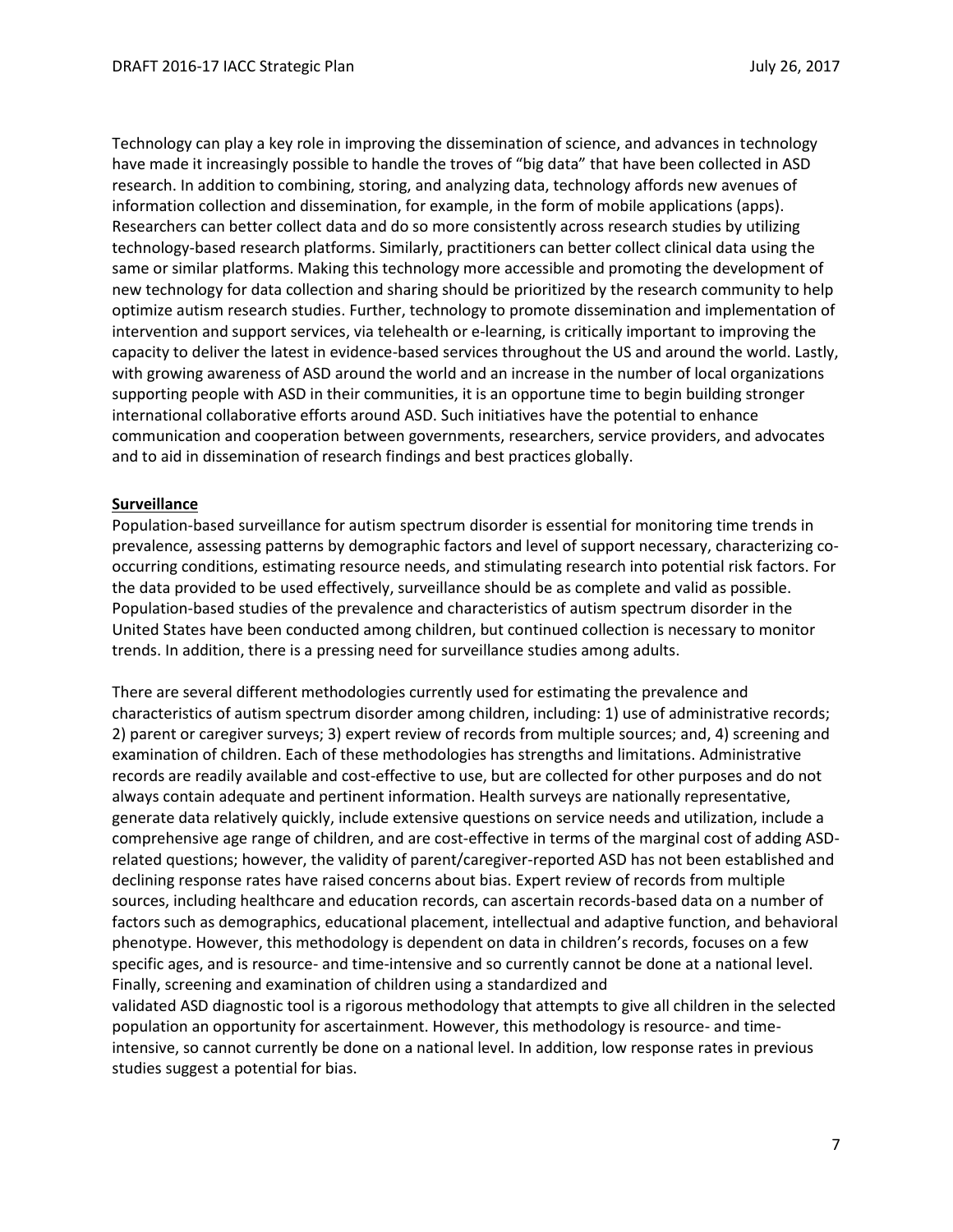Continued ASD surveillance among children is essential to monitor prevalence trends (including disparities in prevalence by demographic factors), characterize co-occurring conditions, estimate resource needs, and stimulate research into potential risk factors. ASD surveillance systems should be complementary, offering unique strengths and contributions that will further the understanding of the population of individuals with ASD. Where appropriate, data collection should be designed to allow comparisons across systems. Linkage of surveillance data with other state and federal datasets should be encouraged to leverage the surveillance efforts and expand the scope and utility of the information collected.

While many research studies are focused on understanding and meeting the needs of children with ASD, much less effort has been expended on adults. There is an urgent need to expand ASD surveillance to adults to characterize prevalence, adolescent/young adult transition needs, employment and housing, co-occurring conditions, premature mortality, and other lifespan issues. In particular, investigating ASD prevalence in adults will help researchers understand how the interaction of ASD and co-occurring conditions impacts the ability to adults with ASD to live and work.

A systematic community survey in the United Kingdom estimated that approximately 1% of adults surveyed met the criteria for ASD, a rate similar to that in children<sup>6,7</sup>. None of the adults with ASD identified in this study had been previously screened or diagnosed, further confirming the need for ASD surveillance in adults. The researchers involved in the study noted several challenges to their methodology, including low response rates to the survey and the potential high cost of initial screening. Nevertheless, a comprehensive adult surveillance in the United States would be desirable, subject to available funding.

# **Current Surveillance Programs**

#### *Autism and Developmental Disabilities Monitoring Network*

The [Autism and Developmental Disabilities Monitoring \(ADDM\)](https://www.cdc.gov/ncbddd/autism/addm.html) Network is a population-based surveillance program for ASD and other developmental disabilities based on expert review of behavioral characteristics documented in developmental evaluations contained in children's healthcare and educational records. The Centers for Disease Control and Prevention (CDC) has been conducting surveillance for ASD among 8-year-old children through the ADDM Network every two years since 2000 at between 6 and 14 sites throughout the United States. Recent surveillance cohorts have included approximately 350,000 8-year-old children. In 2010, the ADDM Network was expanded to include surveillance for ASD among 4-year-old children in six sites of the ADDM Network. Data have been linked to various sources such as environmental pollutant monitoring, juvenile justice records, and others. Additional linkages to data from state and federal agencies would enhance the usefulness of the ADDM Network data. The ADDM Network methodology has remained stable over time and so is able to assess prevalence trends. The most recent prevalence estimate for 2012 was 14.6 per 1,000 8-year-old children<sup>8</sup>. The ADDM Network methodology also allows for assessment of the effect of changes in diagnostic criteria for ASD, and an evaluation of the effect on ASD prevalence and characteristics of the change from DSM-IV-TR to DSM-5 is underway.

# *National Survey of Children's Health*

The [National Survey of Children's Health \(NSCH\)](http://www.childhealthdata.org/learn/NSCH) is currently administered by the Maternal and Child Bureau of the US Health Resources and Services Administration (HRSA). This nationally representative, telephone survey of children's health and development based on parent/caregiver report includes questions on whether the child currently had an ASD as well as whether a healthcare provider ever informed the parent or caregiver that the child had an ASD. Data are also collected on a variety of topics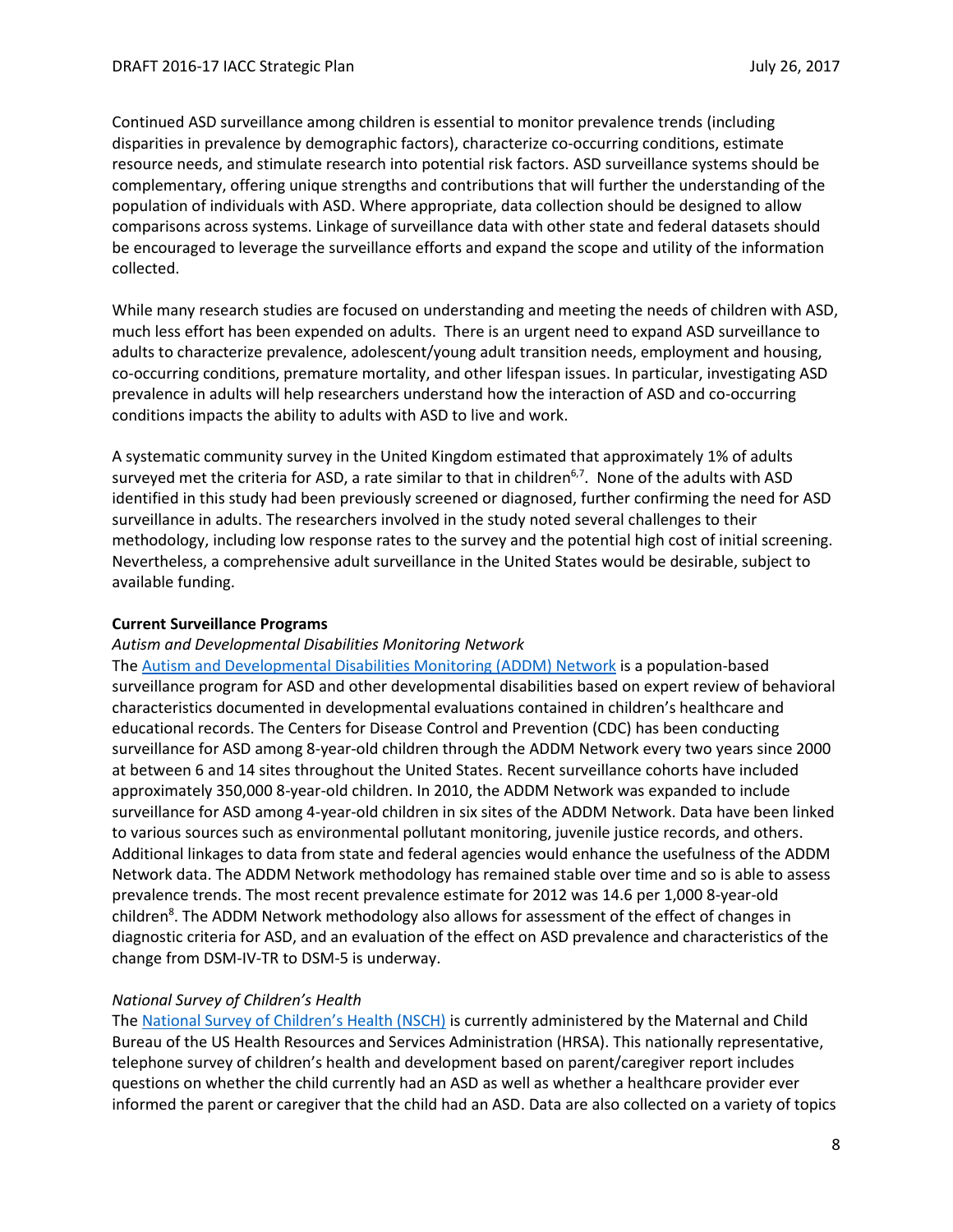including the child's health, health as an infant, recent healthcare service, experiences with healthcare providers, health insurance coverage, sociodemographic factors, and the child's learning, home and family environment. The most recently published report presented data for over 90,000 children aged 6- 17 years; ASD prevalence was 2.00% for children aged 6-17 years in 2011/2012. Beginning in 2016, this survey was moved to a mail-invitation, online survey based on a US Census Bureau sampling platform. This survey has been combined with the previously fielded National Survey of Children with Special Healthcare Needs. The new combined survey will be conducted every year and include approximately 100,000 children aged 0-17 years. It is anticipated that state-level estimates will be available for many variables, and for other variables data will be combined from several study years to provide state-level estimates. Linkages to data from other federal agencies should be encouraged to expand the scope and usefulness of the data collected.

# *National Health Interview Study*

CDC conducts the [National Health Interview Survey \(NHIS\),](https://www.cdc.gov/nchs/nhis/index.htm) a nationally-representative survey of parents/caregivers that provides data on the health of children in the United States, including information on whether a healthcare provider ever informed the parent or caregiver that the child had an ASD. The US Census Bureau is the data collection agent and the data are collected through personal household interviews. Data are collected on children aged 0-17 years every year; the most recently published survey year, 2014, presented data on ASD prevalence and characteristics for approximately 13,000 children aged 3-17 years. Data are also gathered on a variety of topics including the child's health status, healthcare access and utilization, and a mental health screener (the Strengths and Difficulties Questionnaire), as well as family factors, including sociodemographic factors. ASD prevalence was 2.24% for children aged 3-17 years in 2014. The questions that establish a child's ASD status were recently revised to be the same as those in the NSCH. As with NSCH, linkages to data from other federal agencies should be encouraged to expand the scope and usefulness of the data.

# *South Carolina SUCCESS*

The [South Carolina Children's Educational Surveillance Study \(SUCCESS\)](http://academicdepartments.musc.edu/success/) is an Autism Speaks-funded screening-based initiative designed to help improve the precision of US ASD prevalence estimates by reducing reliance on service records alone to make ASD diagnoses, addressing the chief limitation of the ADDM Network approach. It has been suggested that this methodological approach is subject to missed cases, particularly among populations with less access to services, and in sites with fewer record types. SUCCESS was designed as a replication of the first-ever total population study of ASD prevalence in South Korea which found 2.64 percent of 7-9 year-old children, or 1 in 38, had an ASD<sup>9</sup>. SUCCESS similarly implements a direct-screening protocol of all eligible school children in the catchment area, to both augment and compare to the records-based case ascertainment methodology of the South Carolina ADDM Network site. In addition to improving the estimation of the prevalence of ASD within a US site, SUCCESS intends to characterize the factors contributing to why cases may be missed using current best surveillance practices. It is also the first study to compare DSM-IV and DSM-5 prevalence using a population-based methodology in the US. The findings, currently in preparation, will better guide ASD surveillance practices in the US, including resource and infrastructure needs, moving forward.

# **Summary**

Continuing to build the infrastructure necessary for autism research is an important priority. In particular, researchers must make efforts to standardize their data collection and share with others in order to build higher-powered studies across multiple areas of research. Research institutions must continue to support biobanks and databanks, and to work towards integrating common collection and processing methods. Efforts to increase the participation of individuals with autism and their families in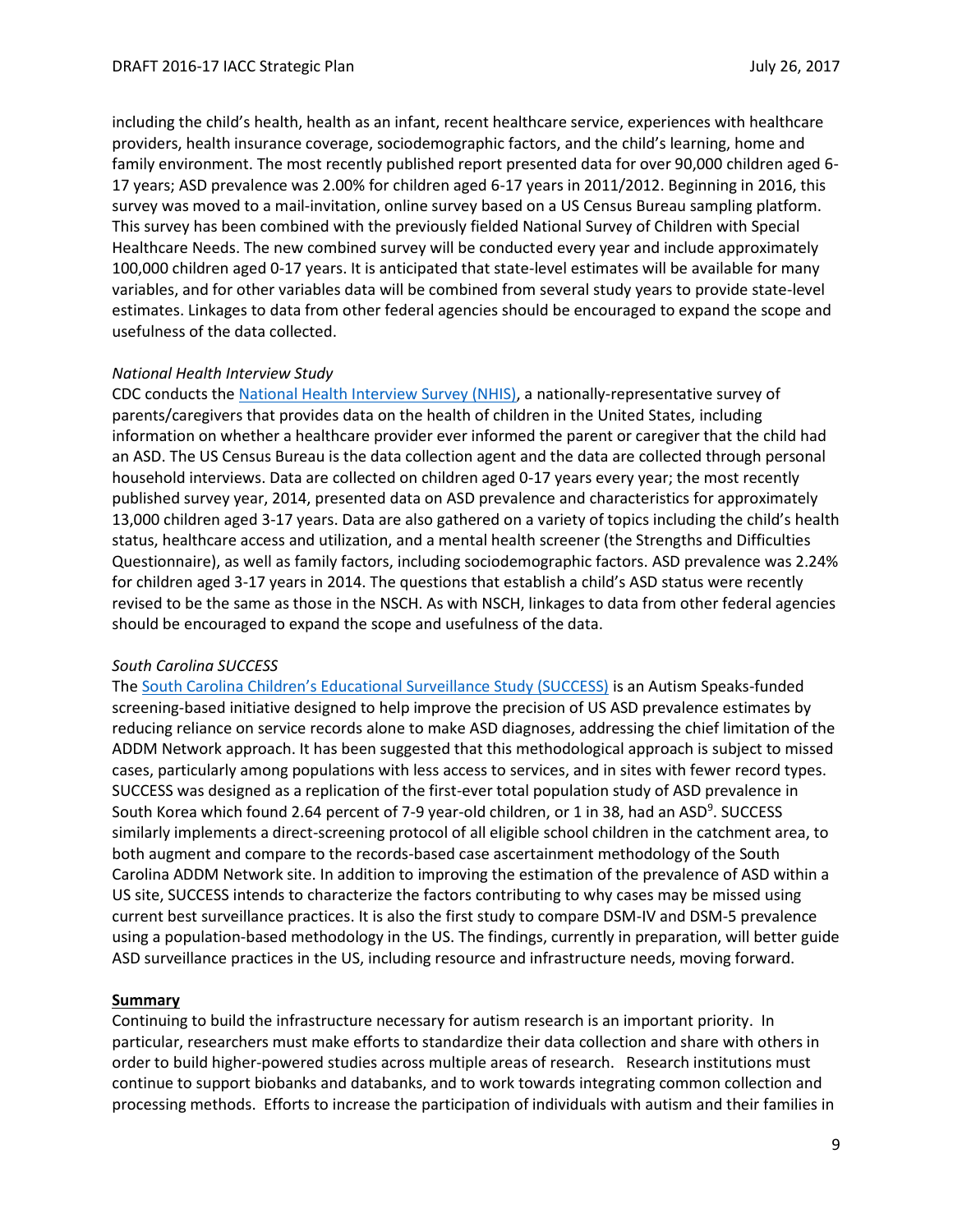research and contributions to biorepositories, as information and samples gathered have the potential to make significant contributions to our understanding of ASD. Inclusion of people on the autism spectrum and their families in research planning is also important, as it will help ensure that studies maintain a focus on issues that matter most to those who are impacted by ASD. Finally, funding agencies should continue to devote resources to ensuring dissemination of research findings and best practices, gaining better understanding of ASD prevalence across the lifespan, and training the next generation autism researchers, clinicians, and care providers.

# **Objectives**

Objective 1: Promote growth, integration, and coordination of biorepository infrastructure.

- a. Promote biological sample donation to ensure that demand for research studies is met.
- b. Develop and expand programs and outreach campaigns to encourage families from diverse backgrounds to participate in ASD research, join registries and donate biological samples.
- c. Create incentives to encourage standardization and sample sharing across data and biorepository banks.

Objective 2: Develop, enhance and link data repositories.

- a. Adopt a de-identified research participant/subject identifier, such as the GUID, across all research initiatives in order to reduce the likelihood of sample duplication.
- b. Use common data definitions in order to standardize data collection, and responsibly share all the data supporting any findings when those findings are announced.

Objective 3: Expand and enhance the research and services workforce and accelerate the pipeline from research to practice.

- a. Expand and enhance programs that provide funds to train current and future researchers on innovative research techniques.
- b. Provide service providers with training in evidence-based ASD services across multiple settings from clinics to communities.
- c. Develop programs to translate and disseminate ASD research findings into actionable recommendations and real-world practice.

Objective 4: Strengthen ASD surveillance systems to further understanding of the population of individuals with ASD, while allowing comparisons and linkages across systems as much as possible.

- a. Expand surveillance efforts to include the adult population in order to gain a better understanding of needs and concerns over the lifespan.
- b. Expand surveillance efforts to collect more descriptive data regarding co-occurring conditions, including cognitive disability, seizure disorders, anxiety and depression to increase understanding of the prevalence of these conditions in the ASD population.